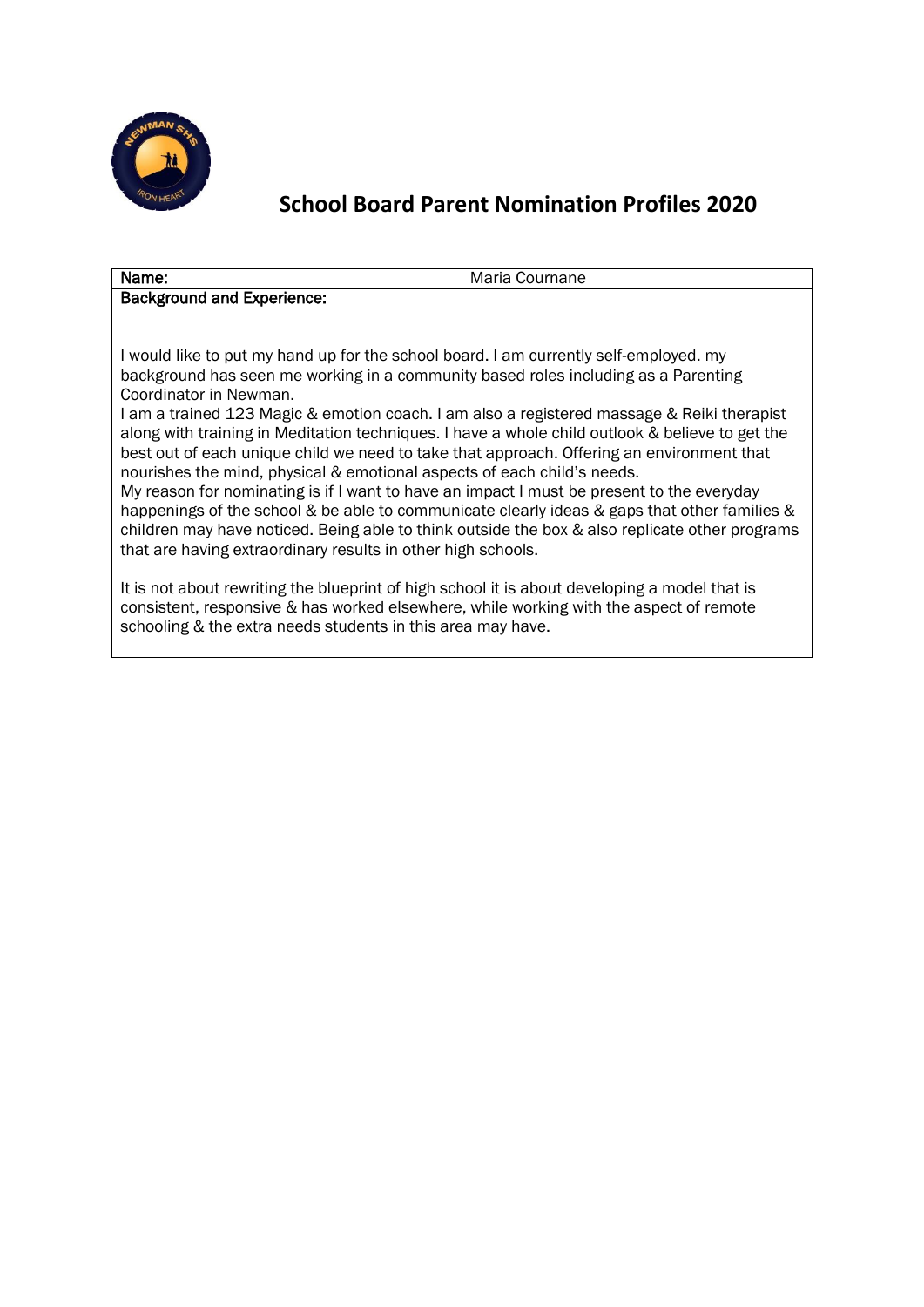

| Name:                                                          | Emma Whakaruru                                                                                                                                             |  |
|----------------------------------------------------------------|------------------------------------------------------------------------------------------------------------------------------------------------------------|--|
| <b>Background and Experience:</b>                              |                                                                                                                                                            |  |
| P & C President for Port Kennedy Primary School for two years. | Previously a Board member for Warnbro Community High School for under one year.<br>First experience in training and administration in the mining industry. |  |

Attended Newman Senior High School from 1998 – 2002.

Grew up in town from the age of 4 years.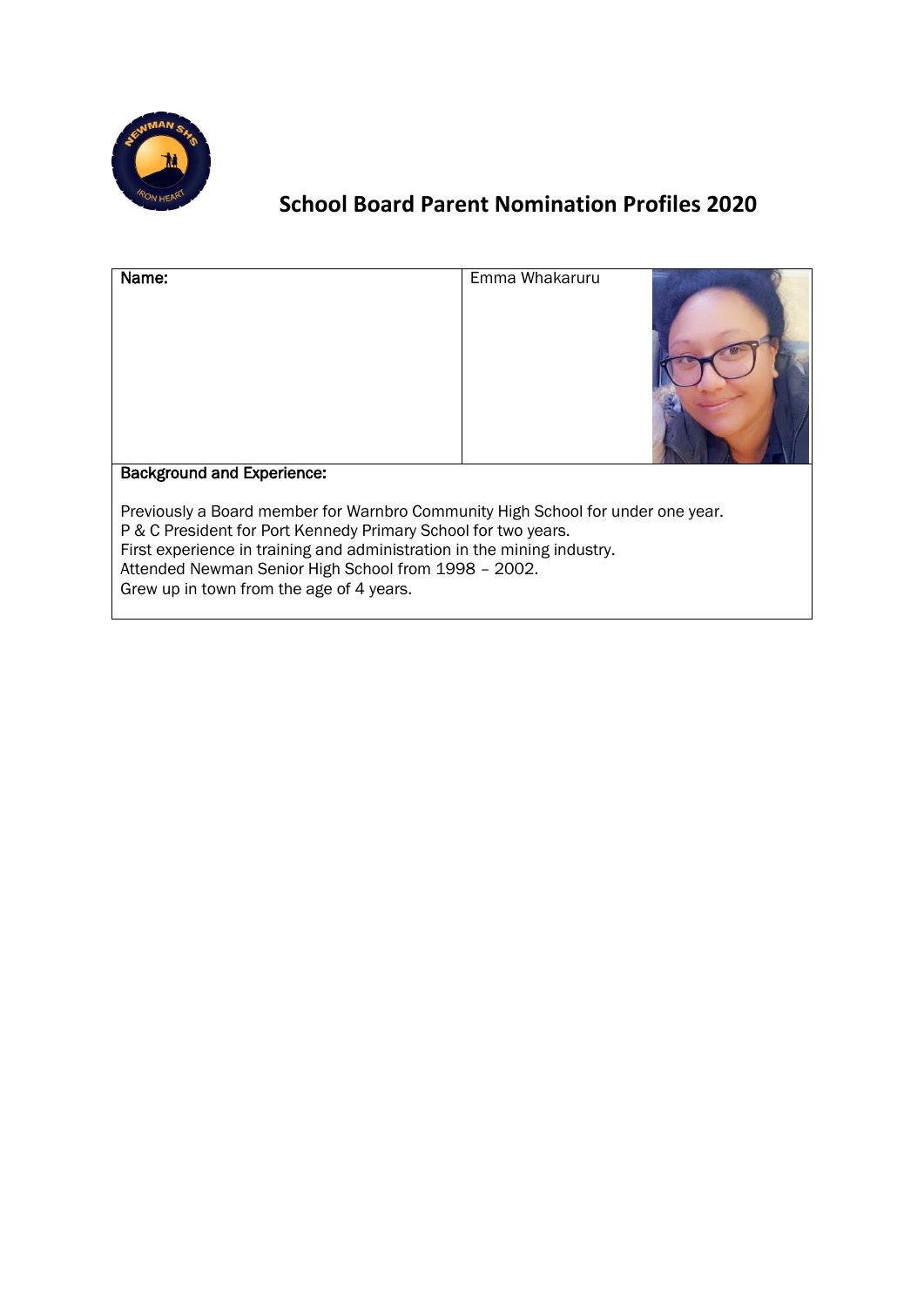

| Name:                                                                                                                                                                                                                                                                                 | Milanka Cross |  |
|---------------------------------------------------------------------------------------------------------------------------------------------------------------------------------------------------------------------------------------------------------------------------------------|---------------|--|
| <b>Background and Experience:</b>                                                                                                                                                                                                                                                     |               |  |
| I have Shnae and Mia Cross attending High School.<br>We moved to Newman in 2005 and have been raising all four of our children here since birth.                                                                                                                                      |               |  |
| My background is in Finance, having worked at Bankwest as a lender, Home Finance Manager.<br>I am now working from home in two part-time positions. One as a Mortgage Broker for<br>Mortgage Choice and secondly as a Training Consultant and mentor for Apprenticeship<br>Australia. |               |  |
| My children's education is my main priority living here in Newman.                                                                                                                                                                                                                    |               |  |

I would love to be part of the school board so that I can contribute and be more involved.